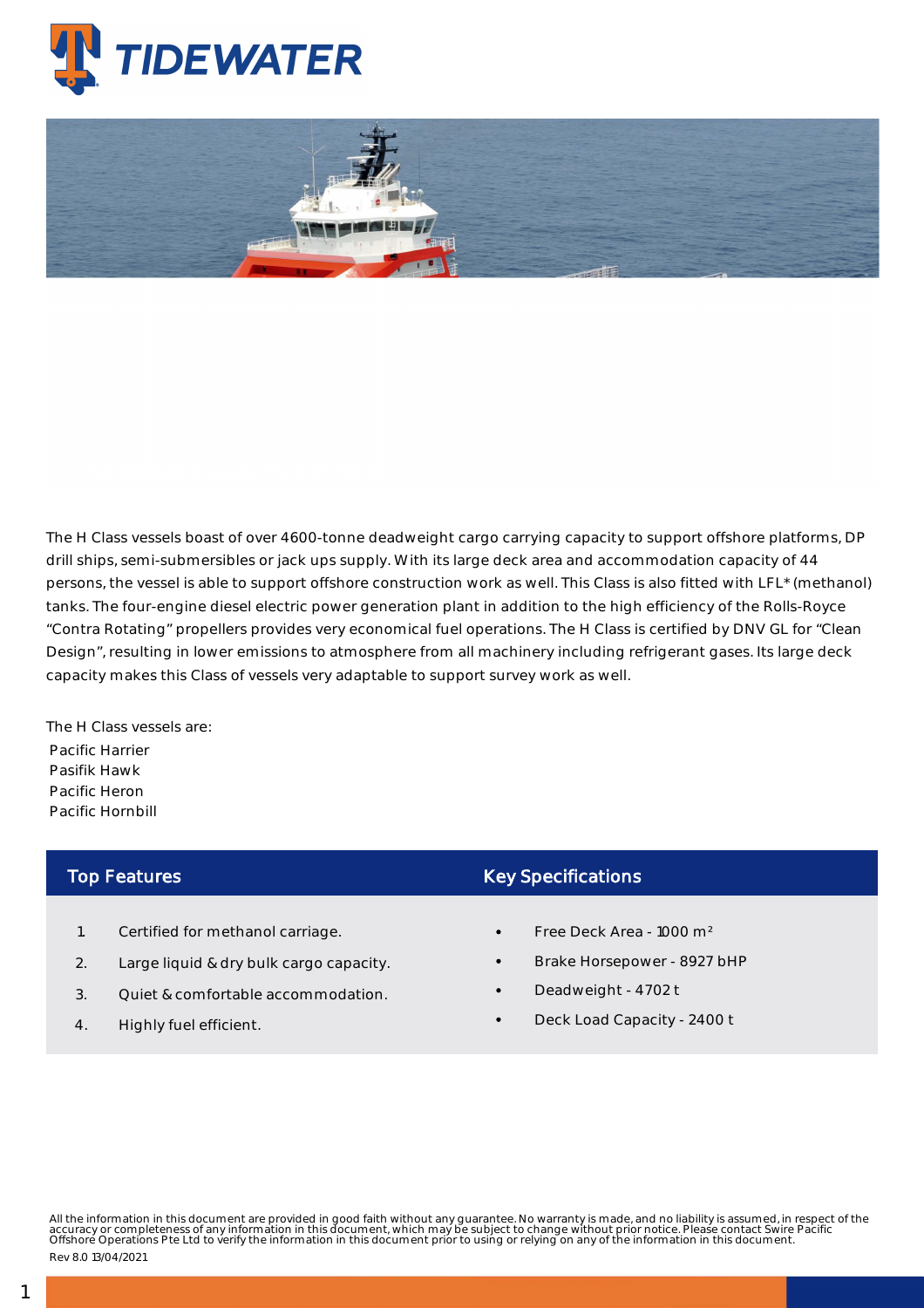



| <b>General Information</b> |                                                                                                   |  |  |  |  |
|----------------------------|---------------------------------------------------------------------------------------------------|--|--|--|--|
| <b>Vessel Name</b>         | Pacific Hornbill                                                                                  |  |  |  |  |
| <b>Built</b>               | USC Japan, August 2012                                                                            |  |  |  |  |
| Flag                       | Republic of China (R.O.C.)                                                                        |  |  |  |  |
| Call Sign                  | BO3084                                                                                            |  |  |  |  |
| IMO No.                    | 9579119                                                                                           |  |  |  |  |
| <b>Classification</b>      |                                                                                                   |  |  |  |  |
| Class Notation             | CR100 + E Fire-fighting Ship 1,<br>OSV, NR-1, SPS, DPS-11, BWM,<br>EEDI, SEEMP CMS(CAU) +<br>NAVO |  |  |  |  |
| <b>Dimensions</b>          |                                                                                                   |  |  |  |  |
| Length (LOA)               | 88.1 m                                                                                            |  |  |  |  |
| Beam                       | 19.0 <sub>m</sub>                                                                                 |  |  |  |  |
| <b>Summer Draft</b>        | 6.6 <sub>m</sub>                                                                                  |  |  |  |  |
| Deadweight @ SummerDraft   | 4702 t                                                                                            |  |  |  |  |
| GT                         | 4059                                                                                              |  |  |  |  |
| <b>Deck Capacities</b>     |                                                                                                   |  |  |  |  |
| Deck Load Capacity         | 2400 t                                                                                            |  |  |  |  |
| Deck Strength              | 10 t/m <sup>2</sup> - Aft of frame 30<br>5 t/m <sup>2</sup> - Fwd of frame 30                     |  |  |  |  |
| Free Deck Area             | $1000 \text{ m}^2$                                                                                |  |  |  |  |
| Length x Width             | 62 x 16.13 m                                                                                      |  |  |  |  |
| <b>Tank Capacities</b>     |                                                                                                   |  |  |  |  |
| Base Oil                   | 306 m <sup>3</sup> (Multi usage tanks,<br>dedicated 139 m <sup>3</sup> )                          |  |  |  |  |
| <b>NLS</b>                 | See brine/mud                                                                                     |  |  |  |  |
| Brine / Mud                | 979 m <sup>3</sup> (Multi usage)                                                                  |  |  |  |  |
| Drill / Ballast Water      | 3592 m <sup>3</sup> (Multi usage tanks,<br>dedicated 2612 m <sup>3</sup> )                        |  |  |  |  |
| Dry Bulk                   | $321 \text{ m}^3$                                                                                 |  |  |  |  |
| <b>Fresh Water</b>         | 597 m <sup>3</sup>                                                                                |  |  |  |  |
| <b>Fuel Dedicated</b>      | $814 \text{ m}^3$                                                                                 |  |  |  |  |

| <b>Fuel Total</b>              | 953 m <sup>3</sup> (including BO tanks)                                                                                                                  |  |  |  |  |
|--------------------------------|----------------------------------------------------------------------------------------------------------------------------------------------------------|--|--|--|--|
| <b>Tank Capacities Details</b> | Refer to Tank Capacities<br>Table                                                                                                                        |  |  |  |  |
| <b>Drilling Brine</b>          | See brine/mud                                                                                                                                            |  |  |  |  |
| Ship Fuel Dedicated            | N/A - See Cargo fuel<br>dedicated                                                                                                                        |  |  |  |  |
| Ship Fuel Total                | N/A - See Cargo fuel total                                                                                                                               |  |  |  |  |
| Cargo Fuel Dedicated           | 814 m <sup>3</sup> (Dedicated tanks)                                                                                                                     |  |  |  |  |
| Cargo Fuel Total               | 953 m <sup>3</sup> (Multiuse tanks)                                                                                                                      |  |  |  |  |
| <b>Ballast Water</b>           | 3592 m <sup>3</sup> (Multi usage tanks,<br>dedicated 2612 m <sup>3</sup> )                                                                               |  |  |  |  |
| <b>Drill Water</b>             | 3592 m <sup>3</sup> (Multi usage tanks,<br>dedicated 2612 m <sup>3</sup> )                                                                               |  |  |  |  |
| Special Liquids                | 167 m <sup>3</sup> (Methanol)                                                                                                                            |  |  |  |  |
| Propulsion                     |                                                                                                                                                          |  |  |  |  |
| Main Generator                 | 4 x Wartsila 9L20 each 1665<br>kW = 6660 kW (8927 bHP)<br>driving AVK generators each<br>1600 ekW                                                        |  |  |  |  |
| <b>Propulsion Thruster</b>     | 2 x 2200 kW / 2949 bHP RRM<br>Contaz 15 azimuth thrusters                                                                                                |  |  |  |  |
| Thruster                       | 1 x RRM bow tunnel 880 kW /<br>1180 bHP<br>1 x RRM bow azimuth 880<br>kW / 1180 bHP                                                                      |  |  |  |  |
| <b>Deck Equipment</b>          |                                                                                                                                                          |  |  |  |  |
| Capstans                       | 2 x ODIM hydraulic driven,<br>capacity 10 t @ 0-24 m/min                                                                                                 |  |  |  |  |
| <b>Tugger Winches</b>          | 2 x ODIM electric driven.<br>portable radio controlled<br>Capacity 1st layer 10.3 t @ 0-<br>19 $m/m$ in<br>Storage capacity 240 m of 19<br>mm dia. Wire. |  |  |  |  |
| <b>Provision Crane</b>         | 2 x electric-hydraulic type<br>cranes:<br>1 x Capacity 1 t @ 10 m.<br>1 x Capacity 5 t @ 10 m.                                                           |  |  |  |  |
| Performance & Economy          |                                                                                                                                                          |  |  |  |  |
| <b>Economical Speed</b>        | Approx. 13 m <sup>3</sup> /day @ 10kts                                                                                                                   |  |  |  |  |

All the information in this document are provided in good faith without any guarantee. No warranty is made, and no liability is assumed, in respect of the<br>accuracy or completeness of any information in this document, which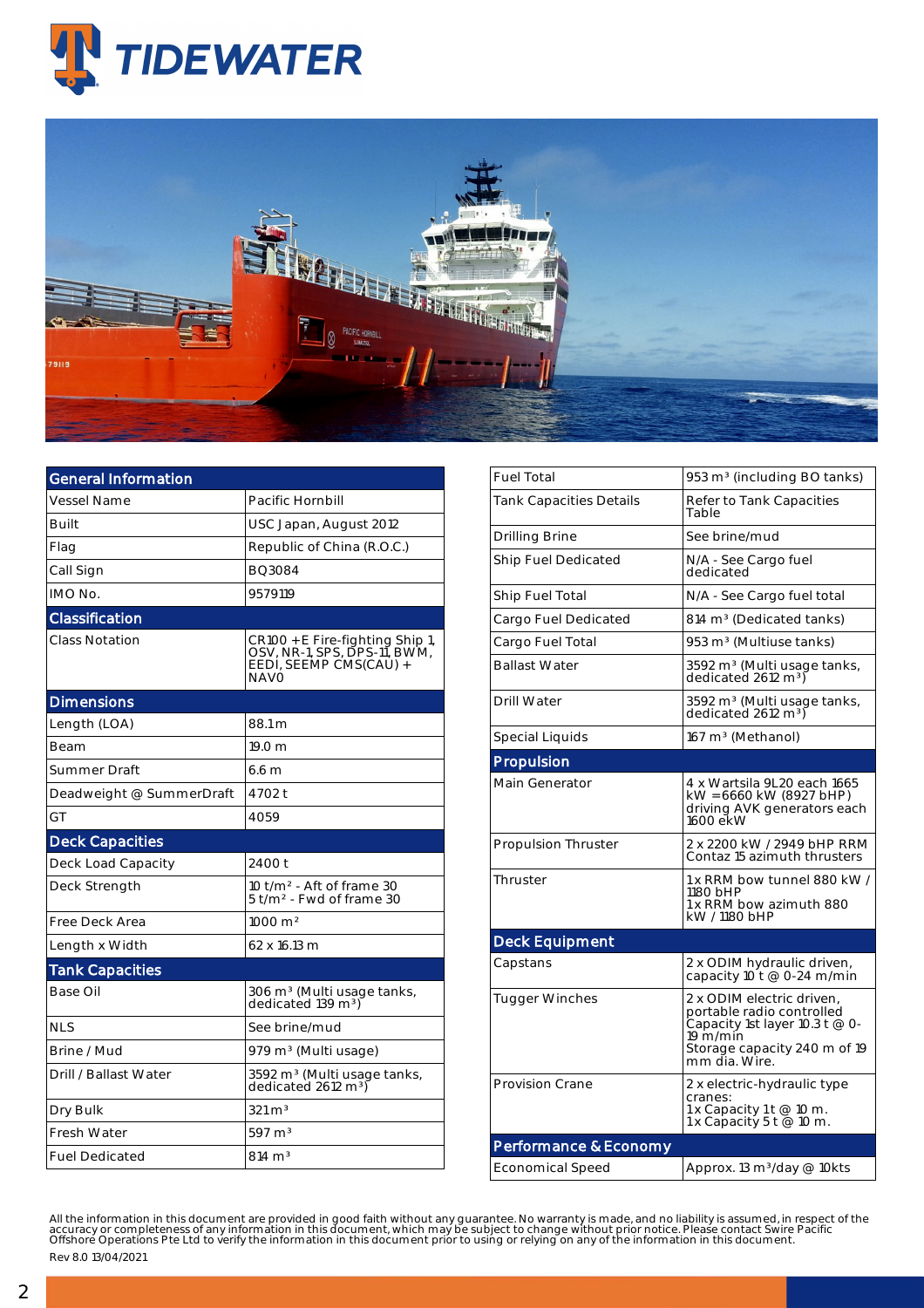

| DP<20%                                                                                       | Approx. 4.0 m <sup>3</sup> /day                                                                                      |  |  |  |  |  |
|----------------------------------------------------------------------------------------------|----------------------------------------------------------------------------------------------------------------------|--|--|--|--|--|
| DP > 35%                                                                                     | Approx. 5.5 m <sup>3</sup> /day                                                                                      |  |  |  |  |  |
| Standby in Field                                                                             | Approx. 3.0 m <sup>3</sup> /day in DP                                                                                |  |  |  |  |  |
| Standby in Port                                                                              | $2.1 \text{ m}^3/\text{day}$                                                                                         |  |  |  |  |  |
| <b>Note</b>                                                                                  | Performance & Economy<br>figures given at mean vessel<br>draft of 5.5 m (3100 t<br>deadweight) & Beaufort Scale<br>4 |  |  |  |  |  |
| <b>Dynamic Positioning System</b>                                                            |                                                                                                                      |  |  |  |  |  |
| Type                                                                                         | GE Energy C-series DPS-21<br>Duplex with independent<br>joystick back-up system                                      |  |  |  |  |  |
| Reference Systems                                                                            | 2 x Veripos DGPS<br>1 x RadaScan Guidance<br>1 x CyScan Guidance<br>2 x Sonardyne HPR prepared                       |  |  |  |  |  |
| <b>Motion Reference Units</b>                                                                | 3 x Yokogawa Gyro<br>Compasses<br>2 x Wind Sensor Gill<br>3 x VRU TSS DMS                                            |  |  |  |  |  |
| <b>Rescue Boat</b>                                                                           |                                                                                                                      |  |  |  |  |  |
| 1.1 x Norsafe Merlin 615, max 13 person, SOLAS approved FRB<br>with inboard diesel waterjet. |                                                                                                                      |  |  |  |  |  |
| Accommodation                                                                                |                                                                                                                      |  |  |  |  |  |
| Person Capacity                                                                              | Total 44<br>10 x 1man cabin<br>17 x 2man cabins (Excluding<br>hospital)                                              |  |  |  |  |  |

All the information in this document are provided in good faith without any guarantee. No warranty is made, and no liability is assumed, in respect of the<br>accuracy or completeness of any information in this document, which